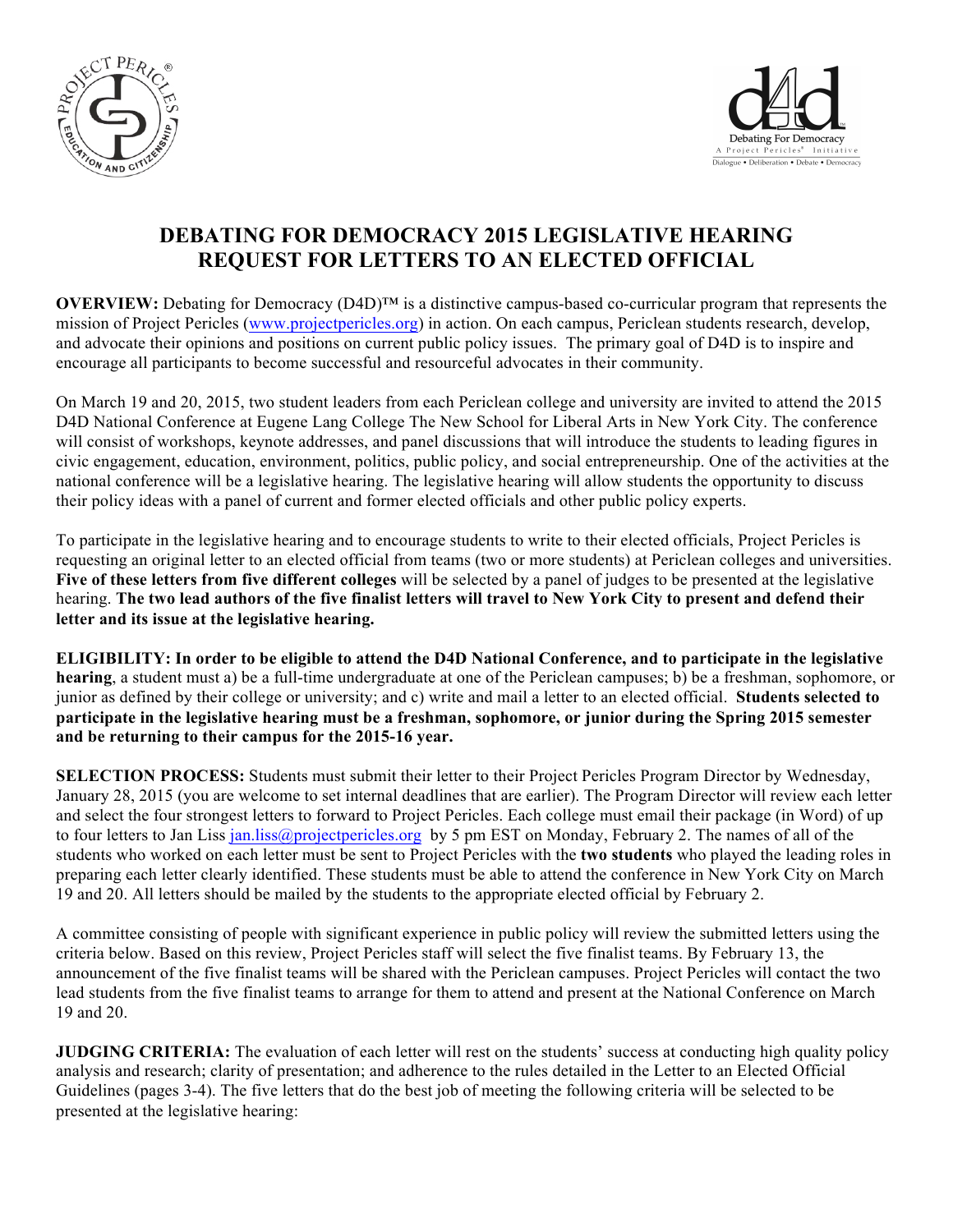**1) Policy Analysis and Research:** The most important aspect of the letter is the quality of the analysis and research, which determines 65% of the evaluation. The evaluation will rest on each team's success at identifying a federal or state policy problem in their letter, proposing a solution to the problem they identified, and conducting and interpreting research to bolster their letter.

- Does the letter identify one national or state policy issue and explain how this issue impacts the students and their community?
- Does the letter recommend one legislative solution? Is the legislative solution economically and politically feasible?
- Does the letter contain logical judgment and analysis?
- Does the proposal demonstrate the use of primary and/or secondary resources to bolster their argument?
- Does the letter demonstrate an understanding of the historical context of the problem and solution being discussed?

**2) Clarity of Presentation and Compelling Narrative:** Although the ability of the students to prepare a letter that meets all of the criteria discussed in the previous section is important, the ability to write a clear and compelling letter will also be considered. In addition to a logical argument, persuasive letters usually include a compelling narrative about how the issue impacts the authors or other constituents. This section is worth 35% of the total evaluation.

- Is the letter effective in communicating the significance of the problem and the solution?
- Do the authors offer a compelling narrative? Please keep in mind that legislative staff members are reviewing hundreds of pieces of mail each day. Explaining the personal significance of an issue for the authors or other constituents and making an emotional or value-based appeal can be part of writing a persuasive letter.
- Do the authors make a compelling case as constituents? Is there a tie-in to either the authors or other constituents from the congresspersons district?
- Is the written material clear and grammatically correct?

#### **AWARD:**

- The ten lead authors from the five finalist teams most responsible for writing each of the five finalist letters will attend the 2015 D4D National Conference at Eugene Lang College The New School for Liberal Arts in New York.
- Project Pericles will provide a \$3,000 award to the students at the college that submits the best letter to an elected official as determined by the panel of judges during the legislative hearing. In consultation with Project Pericles, the students can use this money to fund advocacy and education activities including lobbying trips and workshops. Teams that have won this award in the past have travelled to Washington, D.C. or their state capital to meet with Members of Congress or their legislators to discuss the issues raised in their letters. The four finalist teams will each receive a \$500 award to fund advocacy and education activities including lobbying trips and workshops.
- Project Pericles staff will work with the winning team and the finalist teams to develop their advocacy and education activities.
- Student should be aware that they are expected to carry out significant activities to advance their issue during the academic year following the competition. Only students who are committed to carrying out significant advocacy and educational activities in the 2015-16 academic year should participate in the competition.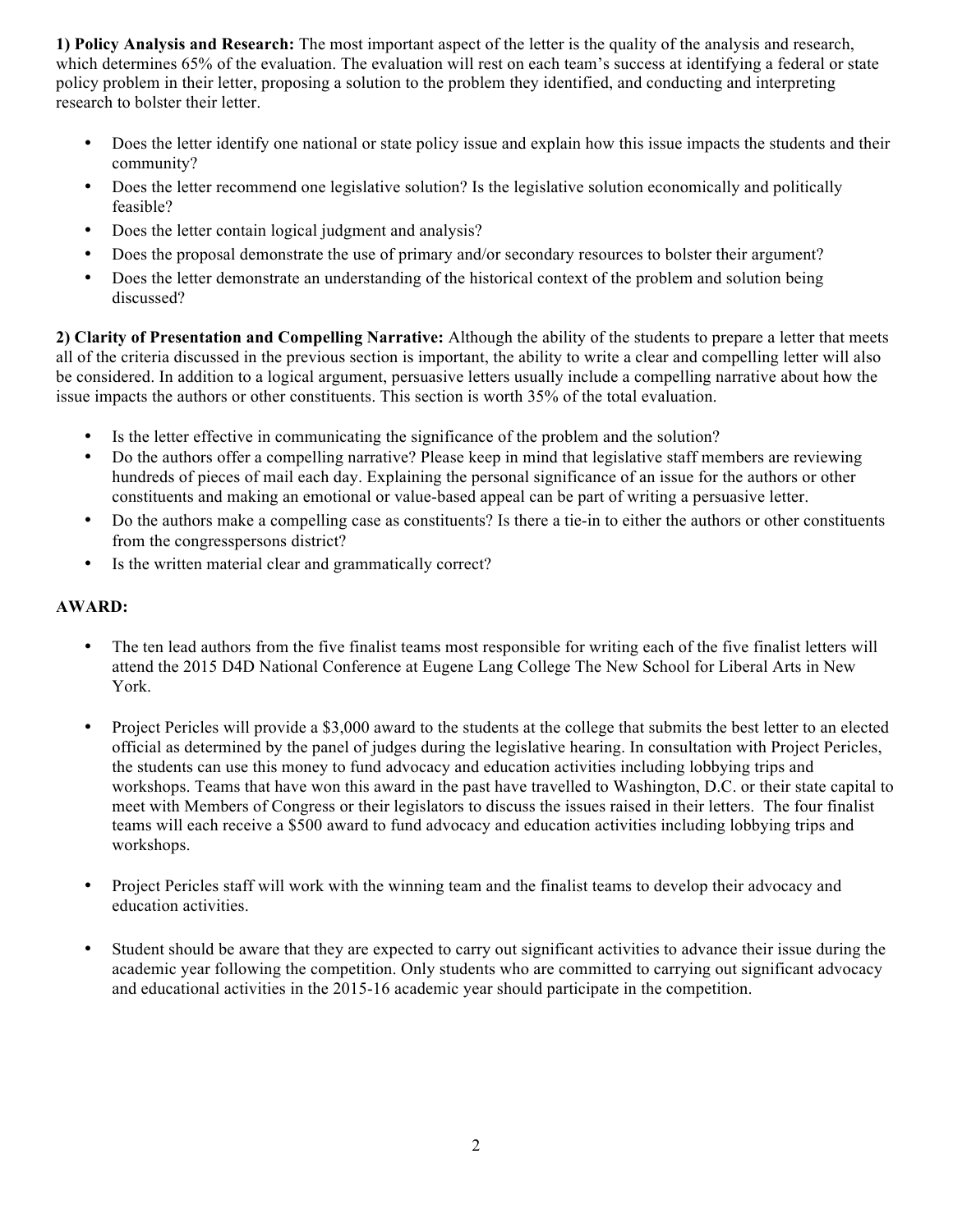## **IMPORTANT DATES:**

**January 28, 2015 — All letters to an elected official are due to the Project Pericles Program Director. Program Directors** may set an earlier deadline. Students should consult with their Program Director to confirm this deadline.

**February 2, 2015 — All student delegates who attend the conference must write a letter. Each college or university may** submit up to four letters to an elected official to Project Pericles by 5:00 pm EST. A copy of the letter must also be mailed to the appropriate U.S. Senator, U.S. Representative, State Senator or State Representative.

**February 13, 2015** — By this date, a panel of experts will review the letters and five teams (of two students) will be selected to present at the legislative hearing. All Periclean campuses will be notified.

**March 19 and 20, 2015** – 2015 D4D National Conference and Legislative Hearing at Eugene Lang College The New School for Liberal Arts in New York City.

# **Letters to an Elected Official Guidelines, Tips, and Resources**

*"Letters are an extremely effective way of communicating with your elected officials. Many legislators believe that a letter represents not only the position of the writer but also many other constituents who did not take the time to write." American Civil Liberties Union (ACLU)*

Many federal and state policy issues are suitable for this letter. Possible issues include: *Campaign Finance\* Climate Change \* Federal Budget Deficit \* Funding for Higher Education (Grants and Loans) \* Gun Control \* Immigration \* K-12 Education \* Pension Reform \*U.S. Involvement in the Middle East*

In the letter, students must identify one national or state public policy problem to be addressed and analyze how this problem impacts them personally, people in their community, people in their state, and, if a federal issue, people across the United States. In the letter, students must recommend at least one legislative solution. The students may recommend an original legislative solution (fund a NASA mission to Jupiter) or they can support or oppose a portion of a bill that is currently pending before Congress or their state legislature. In both cases, the students must support their solution with data and examples from at least two outside sources (books, journals, reliable internet sources) and discuss why their solution is better than other options. *All outside research must be properly cited.*

# **Letter Writing Tips:**

- The letter must be on a national or state issue. Letters on local issues will not be eligible. The majority of local issues are also important national and state issues.
- The body of the letter may not exceed **1000 words** (excluding footnotes).
- A copy of the letter must be mailed to each student's elected official by February 2, 2015.
- Students should identify their elected official and their address. Since the authors will be urging their elected official to support or oppose a legislative solution, they will want to select the official who will be most responsive to their letter. The following website will help them identify their federal or state elected officials. http://www.usa.gov/Contact/Elected.shtml
- In cases where the two lead students have different elected officials, they should select one official to contact, and the student who is the constituent should be listed first.
- The letter must begin with the phrase "Dear Representative (last name)" or Dear Senator (last name)" and be addressed correctly.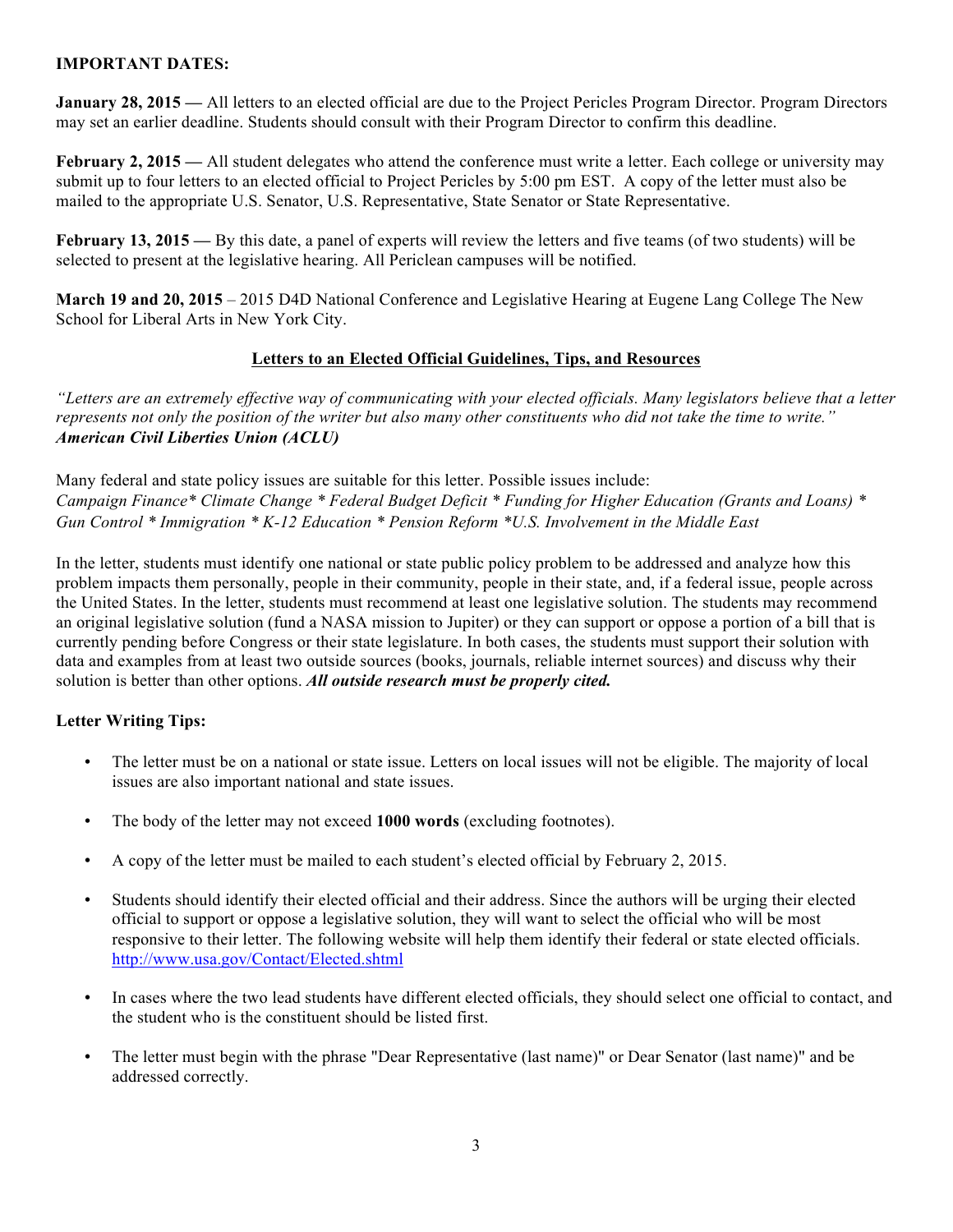- The letter should begin with a sentence that tells the elected official exactly what the student wants them to do. The first sentence in the letter on page 5 provides an example.
- The letter should contain the student's mailing address so that the elected official can confirm them as a constituent and the elected official can write back.
- The students must sign and date their letter.
- All primary and secondary sources used in preparing the proposal must be cited.

#### **Eligibility:**

- All student delegates need to write a letter to an elected official.
- No student who participated at a previous D4D National Conference can be selected as a student delegate unless their letter to an elected official is selected for the legislative hearing.
- Student delegates who presented in a previous legislative hearing cannot be chosen as student delegates or submit a letter to an elected official.
- No student can co-author more than one submitted letter.
- Students who participated in the 2014 letters to an elected official competition **are eligible** to be selected as student delegates in 2015.
- Two or more students **must** work on the letter.
- A copy of the letter must be mailed to each student's elected official by February 2, 2015.

# **SUGGESTED RESOURCES:**

The following resources will assist the student in writing their letter:

- A letter written by students at Swarthmore College that was selected as the winner at the 2013 D4D Legislative Hearing appears on pages 5-7. **This letter is an excellent model.** The six letters that were selected for the 2014 Letters to an Elected Official Competition can be viewed at http://www.projectpericles.org Please note that the word limit in 2014 was 1200.
- THOMAS was launched in January of 1995, at the inception of the 104th Congress. The website provides detailed federal legislative information to the public. http://thomas.loc.gov/
- C-SPAN is a private, non-profit company, created in 1979 by the cable television industry as a public service. Its mission is to provide public access to the political process. The C-SPAN website contains a wealth of information including video of Congressional hearings related to a number of federal policy issues. http://www.c-span.org
- National Journal Group is the leading source of nonpartisan reporting on the current political environment and emerging policy trends. http://www.nationaljournal.com/njonline/
- The National Conference of State Legislatures is a bipartisan organization that serves the legislators and staffs of the nation's 50 states, its commonwealths and territories. The NCSL website provides research and opportunities for policymakers to exchange ideas on the most pressing state issues. http://www.ncsl.org/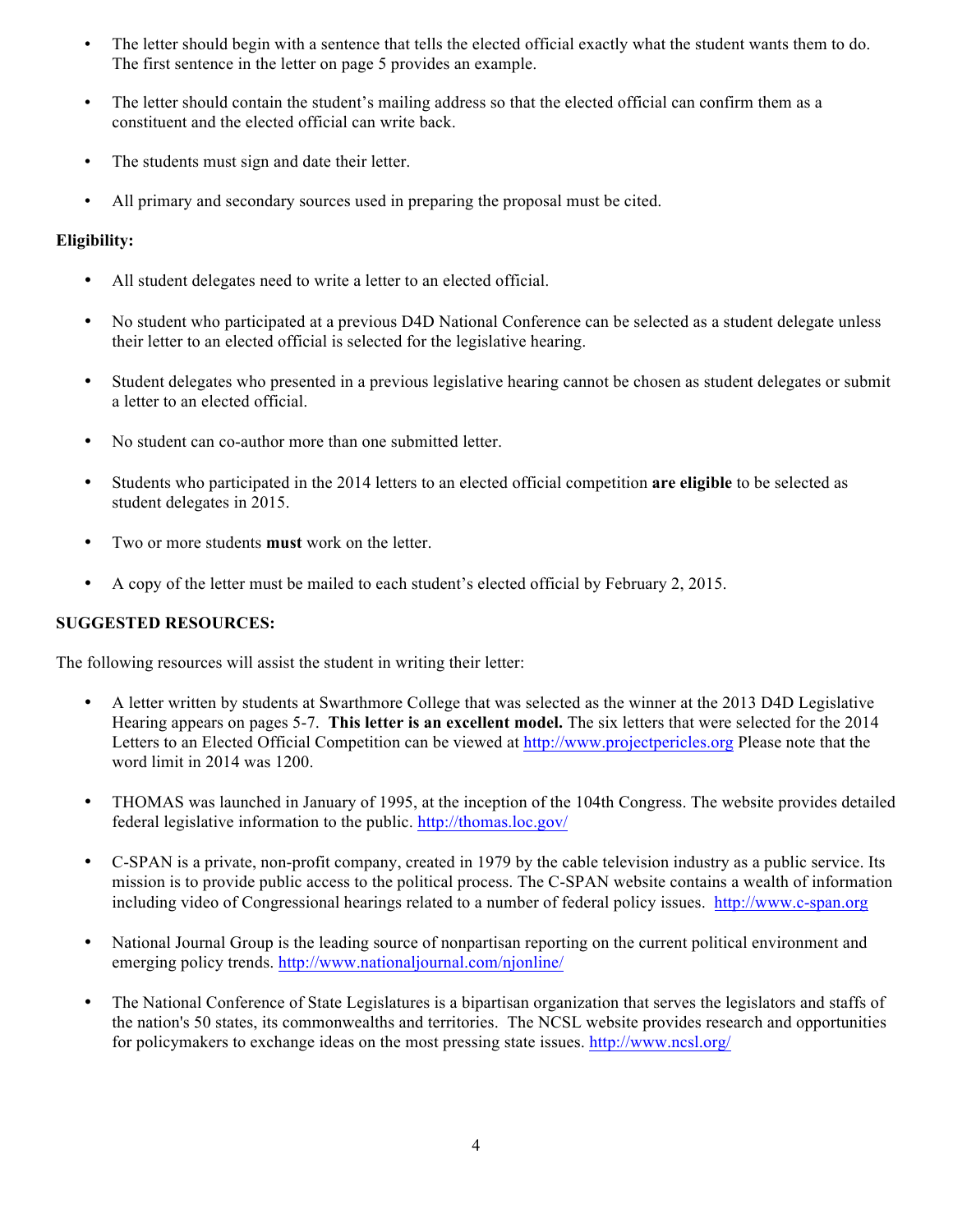## **Letter to an Elected Official Example (This letter was presented at the 2013 D4D Legislative Hearing)**

**Date:** February 4, 2013 **From:** Amanda Epstein and Alexandra Willingham

The Honorable Edwin B. Erickson Senate Box 203026 Harrisburg, PA 17120-3026

# Dear Senator Erickson,

We write to urge you to advocate in the Pennsylvania General Assembly for the repeal of the parental notification section of the Pennsylvania Abortion Control Act, which unduly burdens minors seeking abortions. Parental notification is unreasonable for minors who live in unsafe conditions, such as with a violent or sexually-abusive parent. The judicial bypass provision, intended to protect minors in such situations, fails to accomplish its goal and many Pennsylvania courts are unready to support minors seeking to obtain a judicial bypass order. Access to abortions is essential for teenage women to attain their educational and life goals; a young pregnancy makes it more difficult for women to enhance their socioeconomic status and those of their children. Limiting access to contraception reinforces the poverty cycle. Teen pregnancy and its socioeconomic consequences are issues that have a significant presence in our local community; the city of Chester, where we both volunteer, has one of the highest teen pregnancy rates in the state.<sup>1</sup>

Approximately 7.5 percent of American women aged 15 to 19 become pregnant every year. The U.S., in fact, has the highest teenage pregnancy and birth rates in the industrialized world.<sup>ii</sup> However, teenage mothers are more likely to "have low levels of education, employment, and earnings, and high levels of dependence on public assistance" than their older counterparts.iii For example, only forty-one percent of teen mothers obtain a high school degree, in comparison with sixtyone percent of their female peers who did not give birth as teenagers. Teenage parenthood is also detrimental for the child. Children born to adolescent mothers, who often receive inadequate prenatal care, are at greater risk for developmental disorders, neglect, aggressive behavior, poor cognitive ability and academic performance, to name a few consequences.<sup>iv</sup> It is important that Pennsylvania avoid amplifying these effects by effectively forcing teenagers to complete their pregnancy when they do not wish to do so.

Some defend the parental notification requirement as protecting pregnant teenagers from the health effects of an abortion. However, recent scientific research shows that an abortion administered by a medical professional is one of the safest surgical procedures known to modern medicine.<sup>v</sup> A teenager who carries her baby to term is much more likely to suffer complications during pregnancy and labor than if she obtains an abortion.<sup>vi</sup> Pregnancy causes drastic physiological changes, putting heavy strain on all major organs; and pregnancy-related health risks are much higher for pregnant teenagers than for adult women.<sup>vii</sup> Additionally, studies conducted over the past two decades have shown no difference in psychological health between teenagers who obtained abortions and their peers.<sup>viii</sup>

Despite the benefits of making abortions accessible to pregnant teens, services are hard for young women to obtain in Pennsylvania, even though the procedure was declared constitutional by the Supreme Court.<sup>ix</sup> The same court stated in Planned Parenthood v. Casey (1992) that a judicial bypass provision was an essential component of any parental consent or notification law.<sup>x</sup> However, judicial bypass in Pennsylvania is not providing the requisite aid to pregnant teens. Going to court to obtain permission for an abortion is threatening enough; a teenager may be intimidated or embarrassed about revealing intimate details about her sex life and family or she may have to miss school to make her appointment, thus risking losing confidentiality.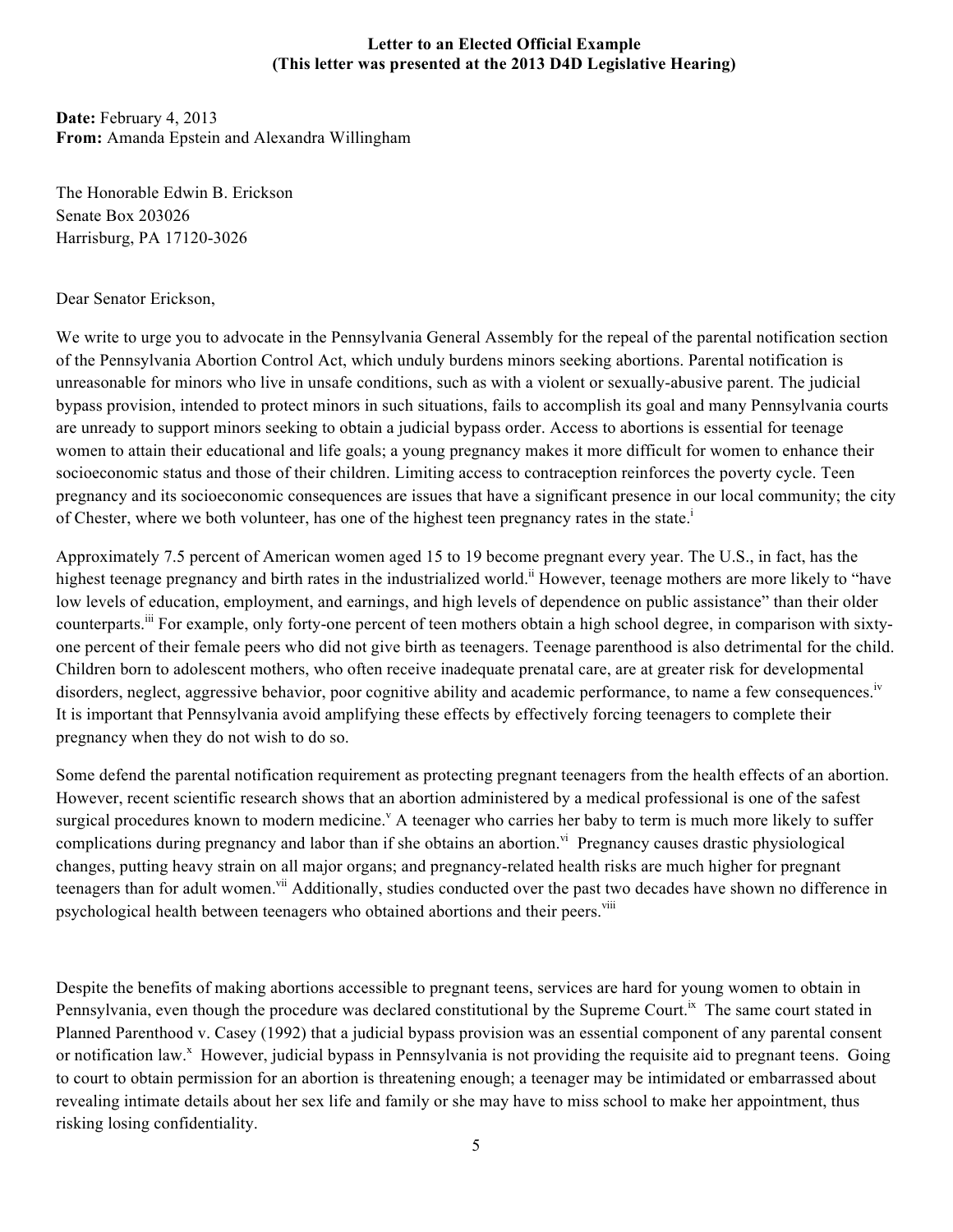Even ignoring all these obstacles, the Pennsylvania courts are far from helpful. A 1999 study by the American Bar Foundation found that, of the sixty judicial districts in the state, only eight could provide complete and accurate information about the requirements of parental notification and judicial bypass under the Abortion Control Act. $^{x_i}$  Of the other fifty-two courts called by an anonymous researcher, many recommended contacting legal aid services for help, even though those federally-funded programs are prohibited from providing lawyers to help with abortion cases.<sup>xii</sup> Only twenty-one county courts correctly recommended contacting abortion providers directly for help with judicial bypass (though they failed to give information about the actual law), the rest could only suggest looking in the Yellow Pages. Multiple court administrators even turned nasty, lecturing the caller (presuming they were a pregnant teen) about not contacting her parents or saying "[an abortion is] a very stupid thing to do and you'd have to live with it for the rest of vour life."<sup>xiii</sup>

Even if a teenager has the courage and resources to navigate these obstacles to successfully apply for judicial bypass, there are still other complications. First, the teenager may be faced with a conservative judge, who does not support abortion, disguising that opinion (contradictory to law) with the judgment that the minor is not responsible enough to make the abortion decision on her own. Second, if the bypass is granted, the convoluted process leading up to the decision will have markedly delayed the performance of the abortion, a procedure which becomes both more expensive and more dangerous later into the pregnancy. $\frac{x}{y}$ 

It is important to note that in no way do we wish to advocate for abortion as a primary form of contraception. We do argue, however, that access to abortions as a last and necessary resort must be available to the young women who will most suffer from the negative consequences of an unwanted pregnancy. We believe that as an esteemed senator, you are in a unique position to better the lives of the women in the state of Pennsylvania. We therefore urge you to consider our proposition to reverse the parental notification and judicial bypass law of the Pennsylvania Abortion Control Act.

Sincerely,

Amanda Epstein '15 Alexandra Willingham '15

Swarthmore College 500 College Avenue Swarthmore, PA 19081

<u> 1989 - Johann Stein, fransk politik (d. 1989)</u>

 $\mathrm{iii}$  Ibid 54.

<sup>&</sup>lt;sup>i</sup> Thurber, Emilia. "The Perfect Storm." Global Health Forum. http://www.globalhealthforum.org/the-perfect-storm.php. Accessed January 10, 2013.

ii Hoffman, Saul D. and Rebecca A. Maynard. Kids Having Kids: Economic Costs and Social Consequences of Teen Pregnancy. Washington, D.C.: The Urban Institute Press, 2008. p. 1

<sup>&</sup>lt;sup>iv</sup> Teen Parent Child Care Quality Improvement Project, Florida State University Center for Prevention & Early Intervention Policy. "The Children of Teen Parents: Fact Sheet." Pub. April 15, 2005. http://www.cpeip.fsu.edu/resourceFiles/resourceFile\_78.pdf. Accessed January 20, 2013.

<sup>v</sup> Bartlett, Linda, et al. "Risk Factors for Legal Induced Abortion-Related Mortality in the United States." 103(4) Obstet. & Gynec. 729, 729 (2004). Print.

vi Grimes, David A. "Estimation of Pregnancy-Related Mortality Risk by Pregnancy Outcome, United States, 1991 to 1999." 194 Am. J. Obstet. & Gynec. 92, 93 (2006).